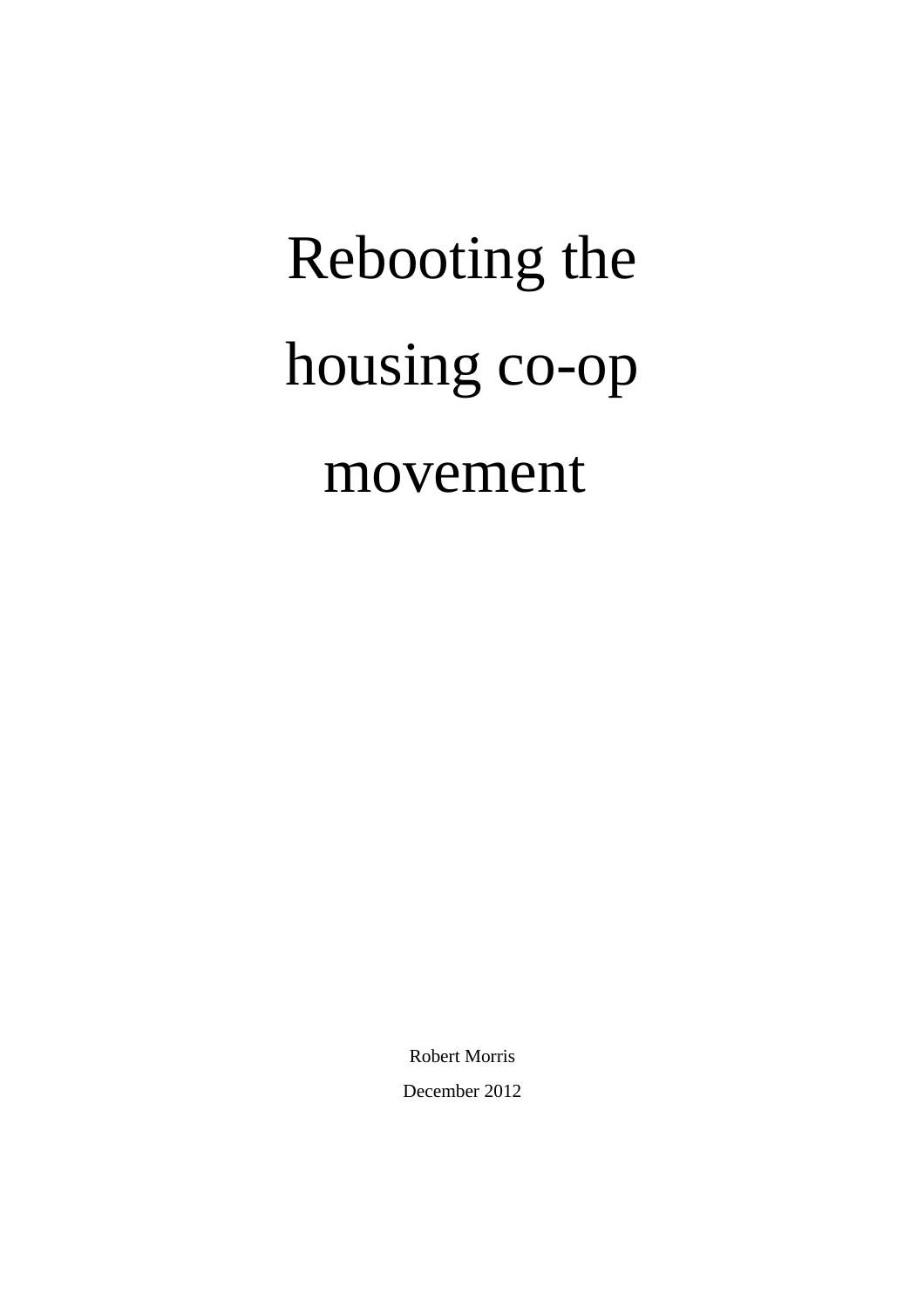# **Introduction**

There has been something of a renaissance of interest in housing co-ops in the past few years. The co-op that I am a member of - The Drive Housing Co-operative in Walthamstow, north east London - is part of this recent wave, set up by a group of people who were looking for an alternative housing solution for themselves, and as a potential model for others.

We get a regular stream of enquiries at The Drive from people interested in knowing how we went about setting up the co-op; through my work with Radical Routes and Co-operatives London, I know of yet more groups trying to start up co-ops. But very few manage to proceed to acquiring property and housing their members - and in a number of cases, not through lack of trying.

I am aware that the founder members of the The Drive had a lot of the necessary expertise "in house" or through friends and contacts, and I try to do my bit to help these new groups who don't have such ready access to the expertise they need. Through speaking to them, and my own recent experience at The Drive, I think that I have a good picture of the challenges facing new housing coop startups at the moment.

Since being involved with The Drive, I've become more engaged with the wider co-operative movement, and I've studied the fact that the housing co-op sector doesn't seem to function as a coherent whole in translating this current level of interest into growth of itself.

The rest of this paper contains my personal views as to why this is currently the case, and what may be done to change the situation. $<sup>1</sup>$  $<sup>1</sup>$  $<sup>1</sup>$ </sup>

# **Housing Co-op vs Co-operative Living**

Housing co-ops come in all sorts of different shapes and sizes - from an estate of purpose-built flats in south London to five people sharing a Victorian terraced house in Bradford. Yet all are currently seen from the outside (and even sometimes from the inside too) as the same thing: a housing co-op.

I'd be the first person to admit that being in a housing co-op is not for everyone: whatever the kind of co-op, meetings and administration take time and commitment, and require very good communication skills.

I would also be the first to admit that living in non-self-contained accommodation is not suitable for everyone. But I do believe, for those who can do it, that it can be the closest form of housing cooperation - and it happens to be the part of the housing co-op movement that I am in.

To distinguish between the two, I use the term *co-operative living* to describe co-ops that not only provide housing for the members co-operatively, but where the members live together cooperatively on a day to day basis. In practice, this means living in non-self-contained accommodation with pooled resources that would certainly include food/cooking, but may also extend to other things too. In co-operative living, members apply collective decision-making not just to the running of the co-op which provides the accommodation, but also to the running of the household too.

For example, at The Drive we share the following resources:

• We pay money into a kitty and purchase fresh organic vegetables from a local foodgrowing co-operative (Organiclea), and non-perishable foodstuffs and household

<span id="page-1-0"></span><sup>1</sup> Credit goes to Jon Fitzmaurice for coining the term "reboot", during a discussion we had on this topic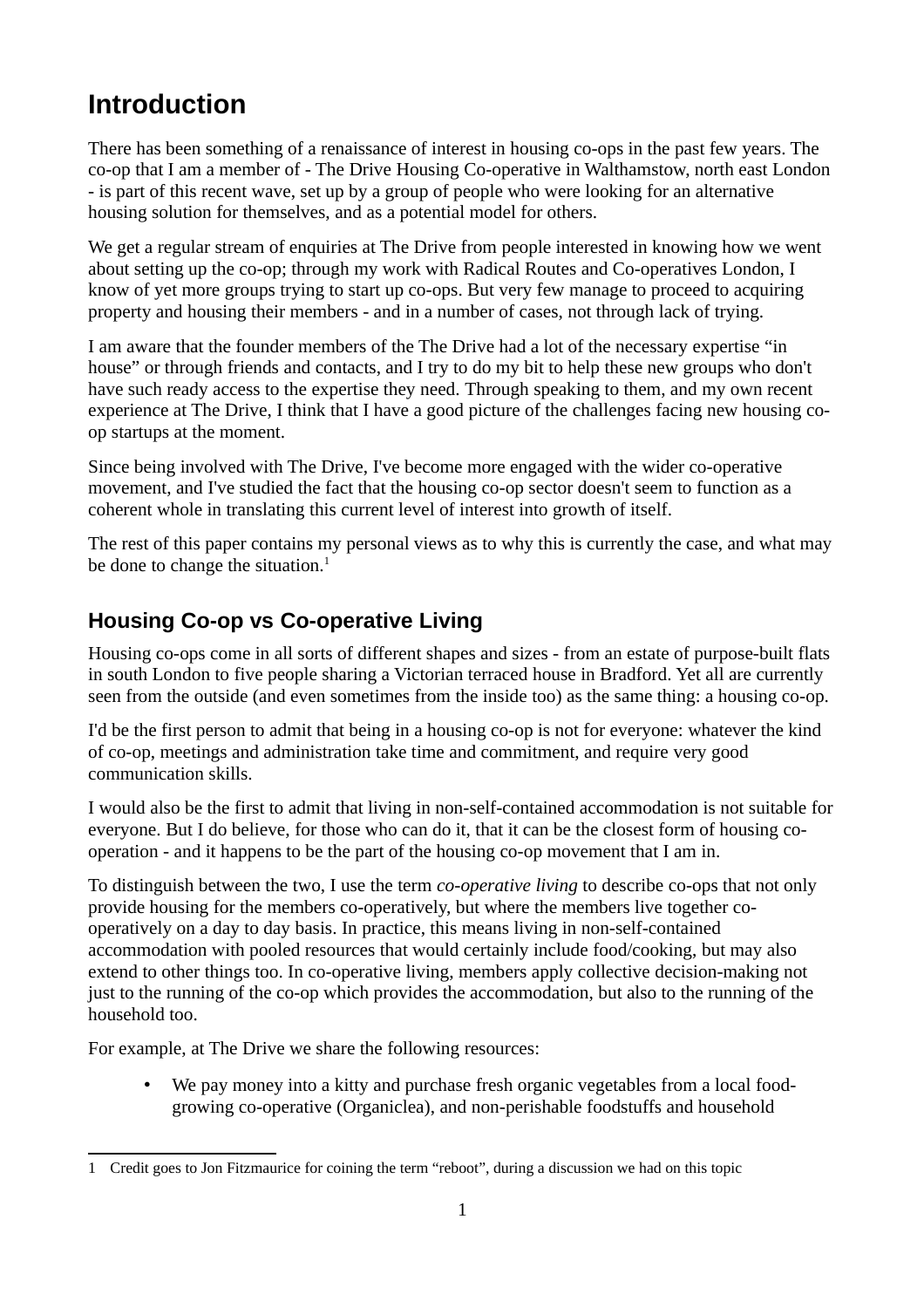supplies from Suma Wholesale (which is also a co-operative). This gives us affordable access to organic food, supports other co-ops and supports local food-growing.

- We take it in turns to cook dinner each evening. This functions as the social centre of the household, and encourages each of us to develop our cooking skills and eat more healthily than we might perhaps otherwise. It also reduces food packaging and food waste.
- We have pooled together our books and CD collections in the library.
- We have pooled together our tools in the workshop, creating a dedicated space for bicycle repairs or household maintenance; the co-op is also purchasing tools and materials for the workshop.
- Two vehicles a hatchback car, and a van are available for co-op members to use.
- One member has made a grand piano available for everybody's use and there's also a house guitar.

Last but by no means least, we benefit from sharing space: the square-footage in our building would be barely enough to provide very small self-contained units for the ten members, but by taking one room each (it's one bath/shower room between two), we collectively have the use of: a lounge/dining room; library; two kitchens; conservatory; dedicated laundry room; bike workshop; and basement storage. It certainly doesn't feel like people are crammed in, when utilising the space in this way.

Although some of the analysis below would also apply to other types of co-ops too, it is cooperative living that I am particularly focussed on, both out of personal interest, and because I believe that people who want to make a positive choice to live in this way ought not to have to face so many challenges in order to be able to do so.

# **Housing Co-ops vs Housing Associations**

I should also point out that, in the main, I am writing in relation to housing co-ops that are not Registered Providers (AKA Registered Social Landlords). A number of housing co-ops were set up prior to 1990 when they were eligible to receive government funds (Housing Association Grant) and mostly were large-scale new-build schemes, done in conjunction with local authority support, whilst others obtained "short life" leases on local authority owned properties usually at peppercorn rents. The type of organisation thus created is very different in practice, despite the commonality of name, with the much smaller and more recent co-ops that are financially independent of the social housing sector. This type of funding is not available to new co-operatives and therefore small, independent housing co-ops (such as Radical Routes member co-ops) are what I am interested in, as a model for the future.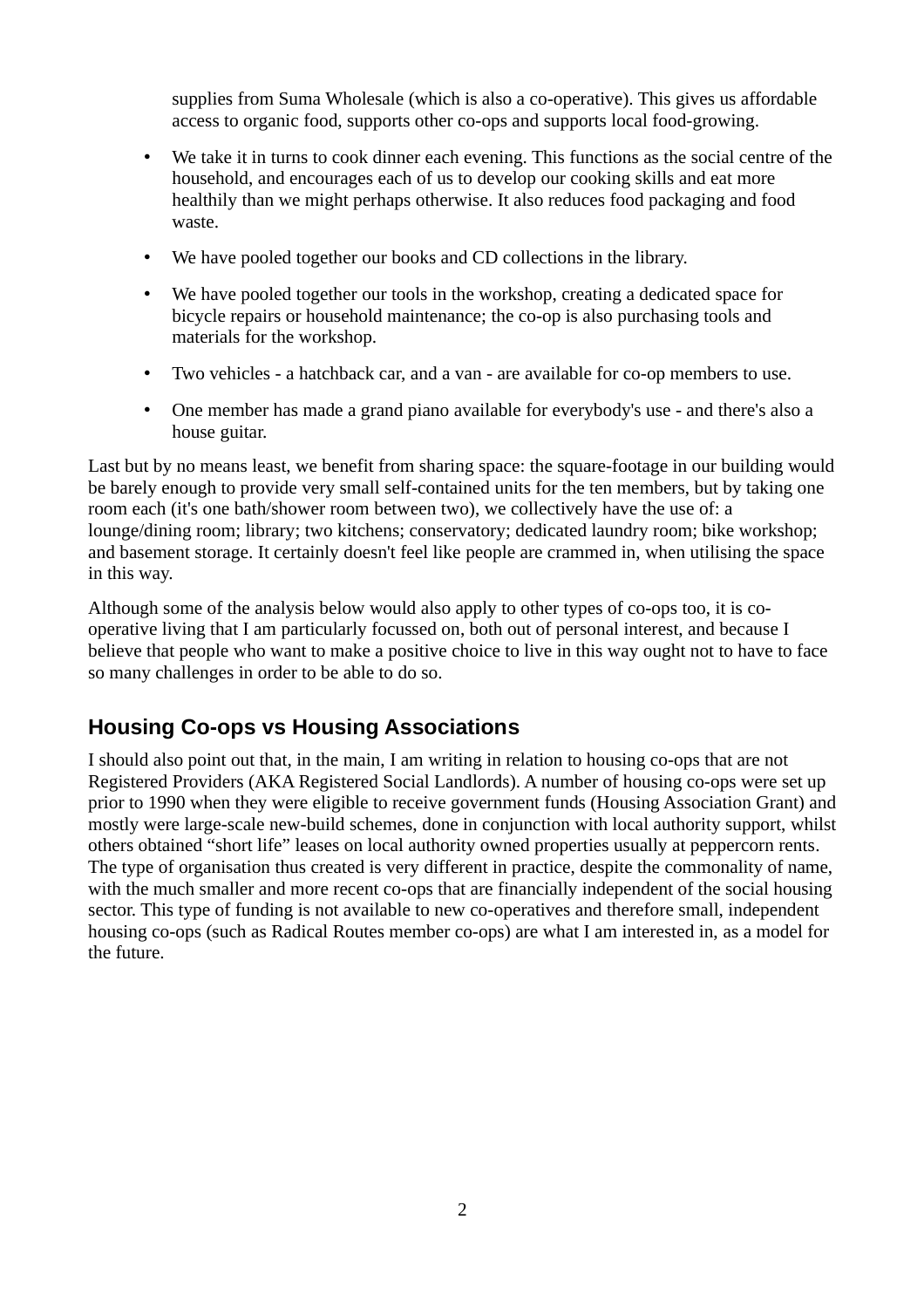# **Current Model of setting up housing co-ops**

In the current model, a housing co-operative is registered as a Co-operative Society (AKA "bona fide" co-operative Industrial and Provident Society) with the FSA.

The society then purchases property (usually freehold), and uses it to provide accommodation to its members, who become the tenants. In practice it will almost certainly raise finance from mortgaging the property with one or more "ethical lending" organisations<sup>[2](#page-3-0)</sup>, and have a need for some additional unsecured borrowing - which is usually done in the form of "loanstock" (fixed-term bonds). This often comes from the members themselves, their friends and family etc - but could also be raised from members of the public, and other co-operatives.

There are existing model rules such as  $\mathsf{RRFM96}^3$  $\mathsf{RRFM96}^3$  which create this type of co-operative. These rules are clear that the objects of the society are to provide housing to the membership on a rental basis, and that members must not withdraw profits from the society. But they are less clear on the role of surpluses; and on the issue of members *indirectly* taking co-operative equity for themselves (for example, by failing to increase rents in line with inflation over several years, thus depriving the coop of some of the income it would otherwise be entitled to receive), they are silent.

# **Advantages of current model**

- **Simplicity** the single entity, one member one vote model is easily comprehensible by members, lenders, and investors (though the landlord/tenant and co-op/member duality is nevertheless a challenge for some)
- **Maximum control by residents**  for a group of residents who do have the necessary financial and property related skills and expertise between them, this model gives them the greatest amount of control over selecting property to buy, raising finance and shaping the financial arrangements of the co-op, managing refurbishments and ongoing cyclical maintenance, etc
- **Well-understood**  co-ops operating according to this model have been doing so for 30+ years, there is fairly easy access to information and support through co-op support organisations, and lenders have developed mature lending decision processes for mortgage applications from this type of co-operative society

# **Problems with current model**

# **Property purchasing is too difficult for new groups**

The majority of would-be co-operative members don't have previous experience of property conveyancing and the many challenges this can throw up - for the inexperienced, this is often stressful and prone to error.

In addition, properties which are suitable for co-operative living are usually also attractive propositions for private sector landlords, which results in housing co-ops finding themselves in competitive situations - even in the present economic climate. Estate agents don't understand what a

<span id="page-3-0"></span><sup>2</sup> Currently lending to new housing co-ops are: Triodos Bank, Ecology Building Society, Radical Routes, Co-op and Community Finance, and the Co-operative Loan Fund. Unity Trust Bank and Co-operative Bank are also candidates

<span id="page-3-1"></span><sup>3</sup> RRFM96 is a set of model rules developed by Radical Routes for fully mutual housing co-ops in 1996, and which has been used since then for the registration of Radical Routes member co-ops, and many other co-ops too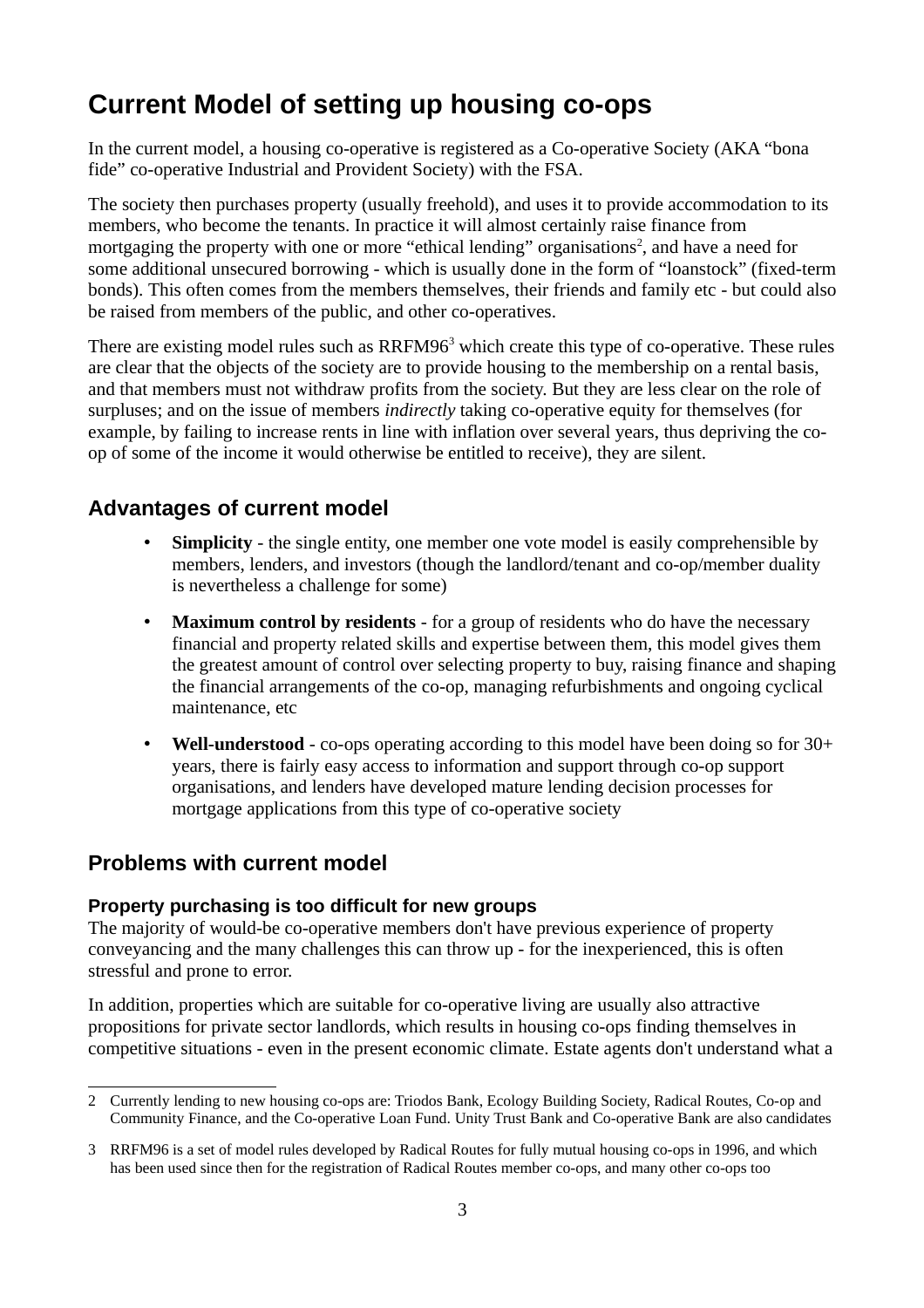housing co-op is and, as a newly incorporated entity with no track record, they are often not perceived as credible buyers.

## **Locked out of auction purchase**

Furthermore, these types of properties are regularly sold at auction, and new housing co-ops are presently unable to access funding that meets auction criteria. Auction sales are often at a discount from the open market so, by being excluded from this option, housing co-ops are at a disadvantage compared to private landlords and developers.

# **Unsuitability of capital repayment mortgages**

Mortgage lenders require repayment of capital and interest on their loans, but only the interest is a revenue expense for the co-op; the capital repaid will remain on the co-op's balance sheet. This is inherently unsuited to a body that is supposed to operate on a not-for-profit basis, as it necessitates building up substantial surpluses just to make the cash flow work. The result is that the rent levels the co-op needs to charge members in the early years are dictated by the co-op's cash flow requirement, not by its expense account.

In the past, there was enough "slack" in the finances such that this was not too problematic (and in fact was actually desirable if the rent was being paid by Housing Benefit). But with the current challenges of the property market, for both purchase and rental, many co-operative living projects that would otherwise be viable never go ahead simply because of this mismatch of the financing available with their needs.

# **Loanstock too piecemeal and complicated**

Loanstock was originally intended to raise relatively modest sums of money, by getting a large number of people to invest a small amount each. However, housing co-ops starting up today often face substantial additional costs beyond the funding available from mortgage loans (for example, in some parts of the country it is no longer possible to find suitable property without incurring a substantial Stamp Duty fee). Many new co-op groups don't have the resources to do extensive marketing of a loanstock scheme beyond friends, family, and local contacts. This often results in these individuals contributing significant sums themselves.

In my view, a housing co-op providing housing on a rental basis should be able to function without requiring any capital from its members - not even on a loan basis.

# **Co-ops have to apply for mortgage without any track record**

Of course, housing co-ops sometimes remortgage existing properties, or expand by buying additional ones - in which case they can present a good financial history. But because in the current model every new group starts by registering a new, legally stand-alone entity, it means they will be needing to apply for a mortgage to purchase their first (and often only) property at the stage when this legal entity has no track record. This presents a heightened credit risk to lenders.

Whilst a handful of "ethical lenders" do nevertheless lend to new housing co-ops at present, they do so at an increased rate of interest compared to normal owner-occupier mortgages - and of course the amount of capital available from them is finite.

## **New co-ops can't access capital for renovation/improvement works**

Ecology Building Society do offer a refurbishment mortgage, but this only provides part of the necessary capital to carry out any significant programme of works. The reason development finance is unavailable to new co-op groups is that building projects, and especially refurbishments, are very difficult to keep on-time and on-budget; quite sensibly, the lenders / investors need confidence that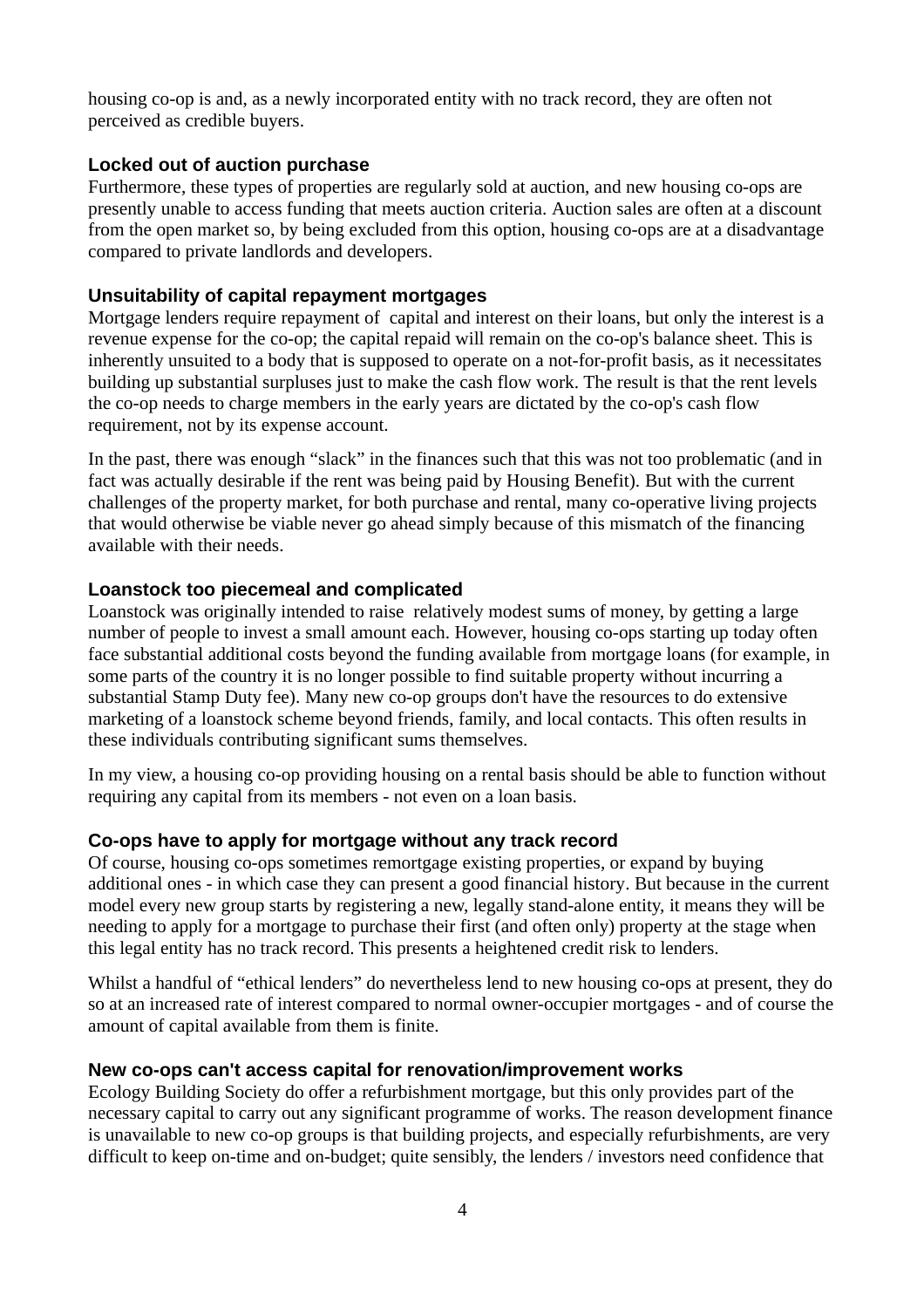the project is going to be completed according to plan. Again this comes down to the issue of the newly-formed co-op having no financial track record, and thus presenting high risk.

# **Poor standard of accommodation**

The issue of renovation/improvement is all the more significant because of the generally poor state of the UK housing stock and therefore the type and condition of property that new housing co-ops typically have access to.

Housing co-ops that start up today (The Drive being a good example) typically find themselves with an undermaintained Victorian property, insufficient funds to do justice to the ongoing maintenance needs, and have to do a certain amount of "DIY" (they may fortuitously have members or friends with building skills, but this is hardly a satisfactory solution!). Many more people would consider co-operative living if they had the opportunity to live in a new-build property or one refurbished to a high standard, than those who opt for it today with the standard of accommodation on offer currently.

However, aside from aesthetic considerations and weekend DIY commitments, with energy costs set to increase year-on-year (the recent announcements of above-inflation rises being an example of this), the ability of the housing co-operative movement to offer low-energy housing will become increasingly important. Across the UK housing sector as a whole, there is increasing recognition that eco-refurbishment of existing housing stock will be needed. There is also a consensus that the best (and often, the only viable) way to achieve this is with a "whole-house" approach - in other words, doing all major building works at once, not in a piecemeal fashion - which of course does not lend itself to relying on weekend DIY!

# **Vulnerable to "carpetbagging" - insufficient governance**

It is in the nature of housing co-op finance (due to the need to build up surpluses and make capital repayments on mortgage loans), that over time the co-op's balance sheet will develop a considerable net worth, which occasionally, despite the clear intent in the rules, members try to take for themselves (a process known as "carpetbagging").

When the RRFM96 rules were developed, it was envisaged that the Registrar of Friendly Societies would take a more active role in ensuring that housing co-ops were run according to the rules than actually occurred. However it is the registrar's prerogative to adopt a more laissez-faire approach, and when it chooses to do so there is, ultimately, nothing any third parties can do. This is the case because, in order to take civil action against a party, you need to have a legal interest, and in the current model each co-operative is a legally self-contained and independent entity.

A mortgage on a property is an interest, but even in these circumstances, the carpetbaggers can arrange for the mortgage loan to be paid off (carpetbagging usually occurs later on in the life of a co-op where the amount outstanding would be small, if any - and under the terms of the mortgage, the lender must then release the charge on the property). And currently, there is no statutory entrenchment or asset-locking available to co-operative societies<sup>[4](#page-5-0)</sup>.

It can thus be concluded that, without closer monitoring and intervention by a body with statutory powers, the governance structure in the present model is too weak to protect against activities such as carpetbagging.

<span id="page-5-0"></span><sup>4</sup> Though asset-locking is available to Community Benefit societies, as a result of the Co-operatives and Community Benefit Societies Act 2003 and CBS (Restrictions on use of assets) Regulations 2006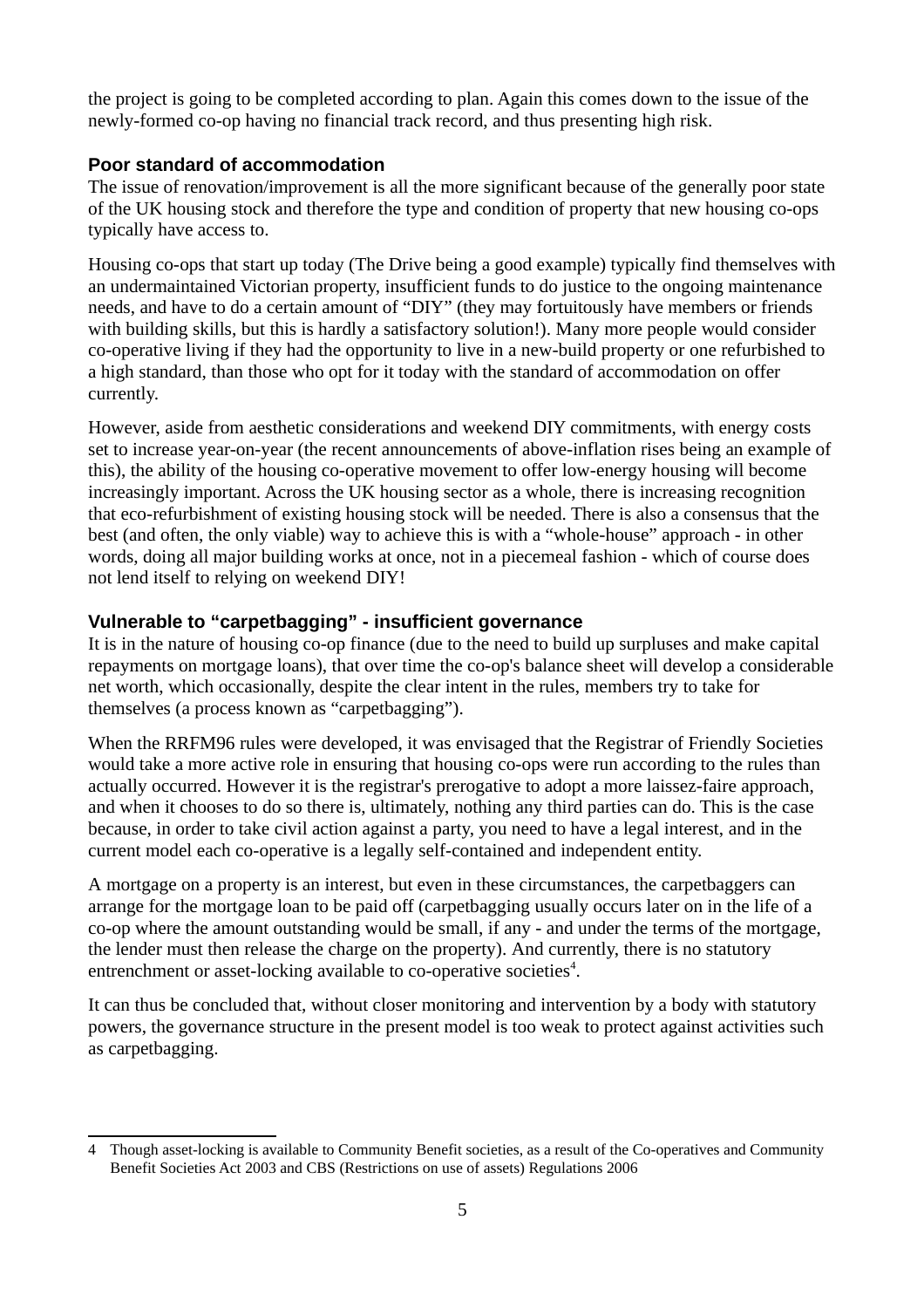# **"Passive carpetbagging"**

Nobody would dispute that actually taking money out of a registered not-for-profit body (whether by going through the technical mechanism of demutualisation, or some other more surreptitious means) would be unethical. But what about depriving that organisation of money that it ought to have received, by not paying it over in the first place? This question does not seem to have been addressed.

Because co-ops have to generate surpluses for cashflow reasons (as explained above), and because the members decide, collectively, on their own rents<sup>[5](#page-6-0)</sup>, there is a strong temptation to not increase rents in line with inflation (be that wage inflation or price inflation). And because inflation is fundamentally built in to our economic system, it occurs in most years - albeit just a few percentage points usually - so the cumulative effect over time becomes significant.

This behaviour creates a somewhat perverse effect: often, the rent levels in a housing co-op are not a function of the local housing market, or related to the members' *genuine* circumstances, but in fact are a function of how old the housing co-op is - ie how many years have passed since the rents were last set in accordance with the rest of the housing market! Accordingly, I've seen circumstances such as members of a long-established co-op who are in well-paid professional jobs and paying only 50% of market rent (presumably able to increase their personal savings and wealth by several hundred pounds a month as a result, instead of the co-op getting that money); and housing co-op members on benefits struggling to pay their rent which is now above the new (reduced) LHA levels (set there out of necessity because the co-op is in its early years and needs the cashflow).

Looking at the housing co-op movement as a whole, this does not seem to be a fair way to treat its membership.

#### **Deliberate underoccupancy**

This is another form of passive carpetbagging. Here, the members don't necessarily pay less rent than they would be paying elsewhere, but instead they deliberately allow the co-operative's property to become underoccupied, and thus give themselves more space for the same money. I've come across cases of a single parent with two kids living in a 4/5 bedroom house (with two friends as "shadow" members so that the co-op notionally meets the legal minimum of 3); and a co-op that originally provided housing for 12 people in shared accommodation now only housing 6 people - by conversion to self-contained units.

When most of the established co-ops were set up 20 or more years ago, it wasn't envisaged that membership of a housing co-op would become such a scarce opportunity. Setting up a housing coop today is not easy, and this is not likely to change soon, so it seems appropriate to ensure that the maximum number of people benefit from this opportunity over time. As a founder member of a housing co-op, I'd be disappointed were I to find in the future that the building was occupied (allowing for voids and reasonable changes in use of the space) by significantly fewer people than originally.

With the existing model, the objects of the society could include a clause along the lines of "provide housing for X many people" - but again, without some adequate external governance, there is no guarantee that this would be obeyed.

<span id="page-6-0"></span><sup>5</sup> I am, of course, talking here only about non-RP/RSL housing co-ops, whose members are not entitled to social housing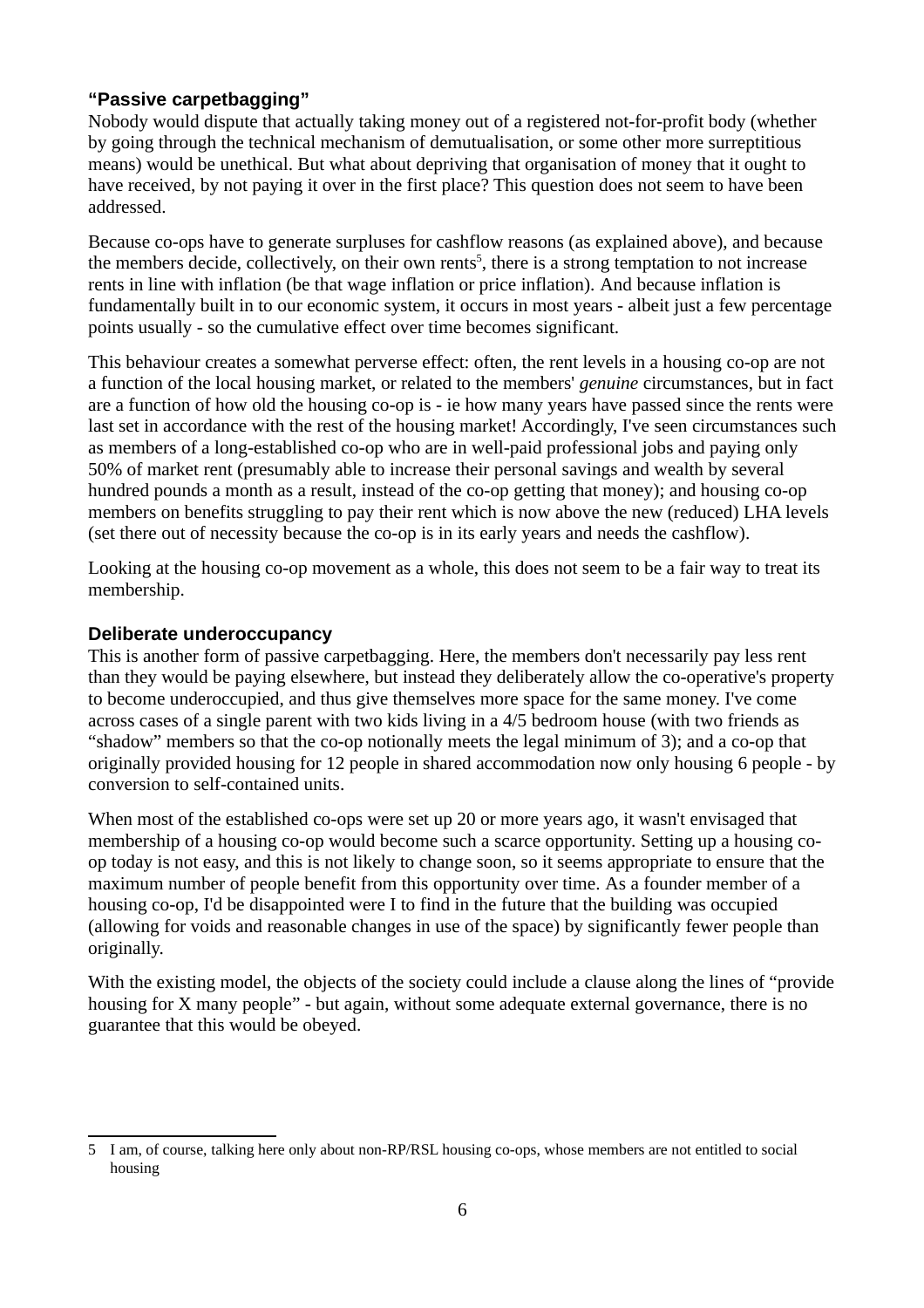## **No requirement on established co-ops to release their surpluses back into the network to help new co-ops start up**

The sixth co-operative principle is "Co-operation among Co-operatives" <sup>[6](#page-7-0)</sup>. Whilst the explanatory text for the  $6<sup>th</sup>$  principle does not explicitly mention financial co-operation, it is clear that the reason for this principle being included is that the co-operative movement as a whole would be strengthened - thus benefiting its members - as a result.

The biggest single expense for housing co-ops is interest on loans. Currently only a small percentage of the total interest paid by co-ops in their early years stays within the co-operative movement - the rest goes to the banks and building societies, exacerbated by them charging higher rates of interest to reflect the credit risk they are taking on (usually, borrowing a lower percentage of the value of the asset gives you a lower interest rate).

As an example, I know of two co-ops less than a mile from one another, where one is over 20 years old and has a house which is now mortgage-free; the other was set up recently and borrowed 90- 95% of the purchase cost of their property from the ethical lenders mentioned previously, and is paying in the region of 5-6% interest on that loan. If instead, both properties were offered as security, a loan of 50% of the total asset value could be obtained at say 4% interest. This would reduce the finance costs of the new co-operative by a third! Both housing associations and private sector landlords have been using techniques such as this for many years.

<span id="page-7-0"></span><sup>6</sup> The International Co-operative Alliance Statement on the Co-operative Identity is reproduced at the beginning of the RRFM96 rules and therefore, by implication, housing co-ops registered with those rules should be conducting their affairs in accordance with the co-operative principles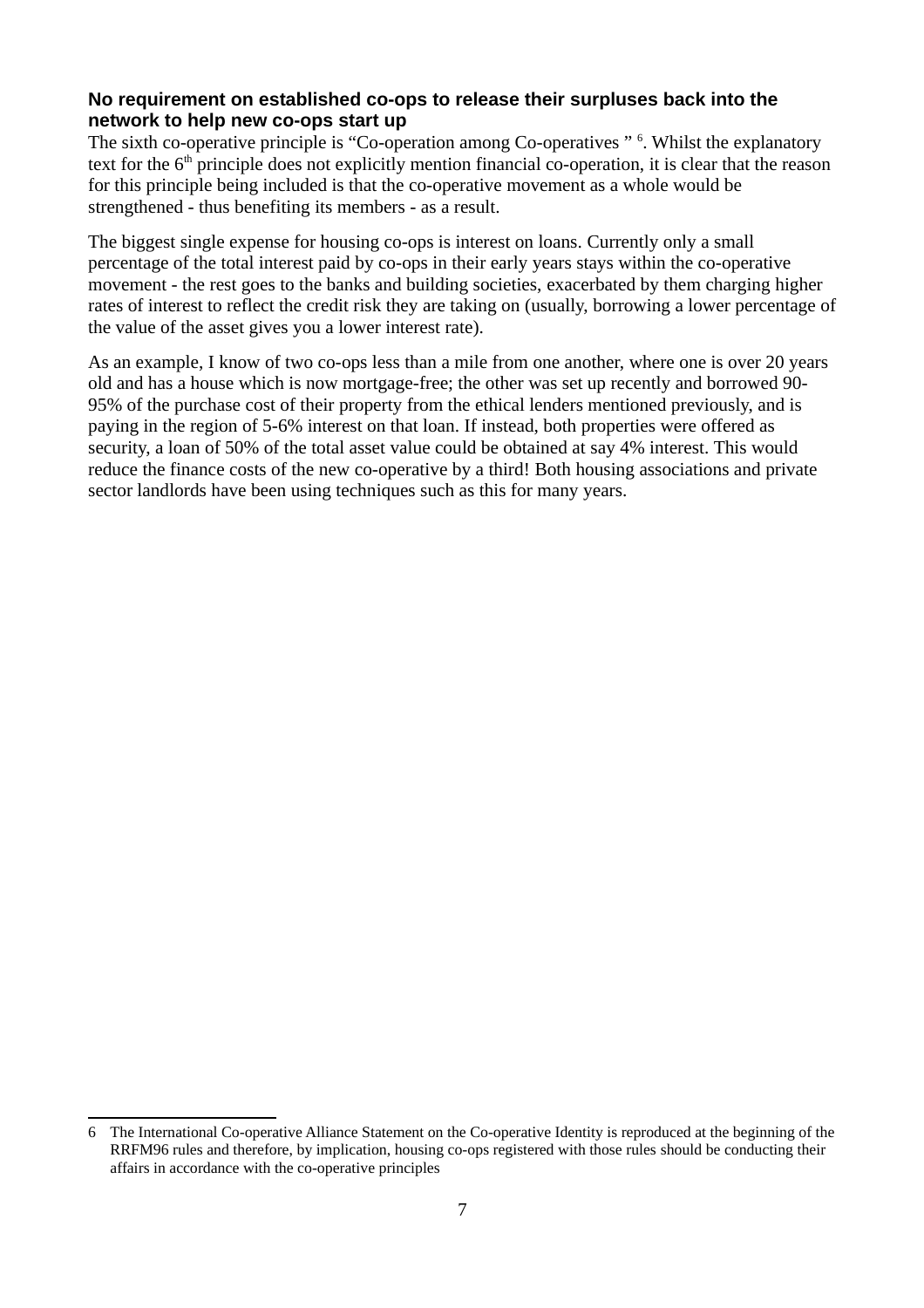# **Suggestions for new financial and legal models**

# **Stamp Duty fund**

In London it is not possible to purchase any property suitable for co-operative living without paying Stamp Duty at at least the 3% rate, possibly 4% or  $5\%$ <sup>[7](#page-8-0)</sup>. In the case of The Drive, our Stamp Duty bill was £24,800. Increasingly it is becoming difficult for co-ops outside of London to avoid 3% Stamp Duty too.

Stamp Duty Land Tax is a one-time payment that does not increase the value of the property in any way and thus cannot be borrowed from mortgage lenders. Raising these amounts represents a significant difficulty for new co-op groups.

In a housing co-op operating on a rental basis, it seems to me that the fair approach is for rents to be consistent over time (subject to inflation); members who join at the beginning or in the early days of the co-op should not have to pay extra just because of the stage in the co-op's life that their membership falls. To achieve this, startup costs (of which Stamp Duty is usually by far the largest) would need to be paid for from a source other than rental income. This is an area where the wider housing co-op movement could provide some valuable help.

A fund from which Stamp Duty would be paid for new co-ops (along with, possibly, the usual other startup costs such as FSA registration, solicitor's and surveyor's fees, etc) could facilitate the equalisation of rents mentioned. To be effective, the funds would have to be provided either on a gift basis or a zero interest over long term (eg 30 years).

This could be done on the basis that the property purchased will be staying in co-operative ownership for ever, and possibly in exchange for some manner of asset locking (see below).

Alternatively - and perhaps an even better solution - is that a community benefit society with charitable status can claim exemption from paying Stamp Duty (see below).

# **Innovative buying and refurbishing**

Traditionally, independent housing co-ops have acquired property through the normal means of finding the property for sale on the open market via an estate agent, putting in an offer subject to contract, carrying out a survey etc whilst the estate agent has marked the property "under offer", then getting a formal offer of loan from the building society (and secondary lender eg Radical Routes or CCF), then proceeding to exchange of contracts and completion. The normal mortgage loan funding used is contingent upon the co-op members being able to move in and start paying rent immediately upon completion - and the choice of property would need to accommodate this (ie no whole-house refurbishment!). It has always been the case that this has represented something of a learning curve for most co-op members; Radical Routes provides support in terms of both written and verbal advice through this process, but the emphasis has been on the new co-ops actually going through this themselves.

# **Problems with traditional approach**

However, in recent years, this process has become increasingly difficult, for various reasons: the number of suitable available properties has gone down, the competitive situation in acquiring them has in the main not reduced, and the legal complexities surrounding them have increased (HMO

<span id="page-8-0"></span><sup>7</sup> The rate of stamp duty is based on the purchase price (1% up to £250k; 3% from £250k to £500k; 4% from £500k to £1m; 5% over 1m) but the *whole* purchase price is then subject to this rate.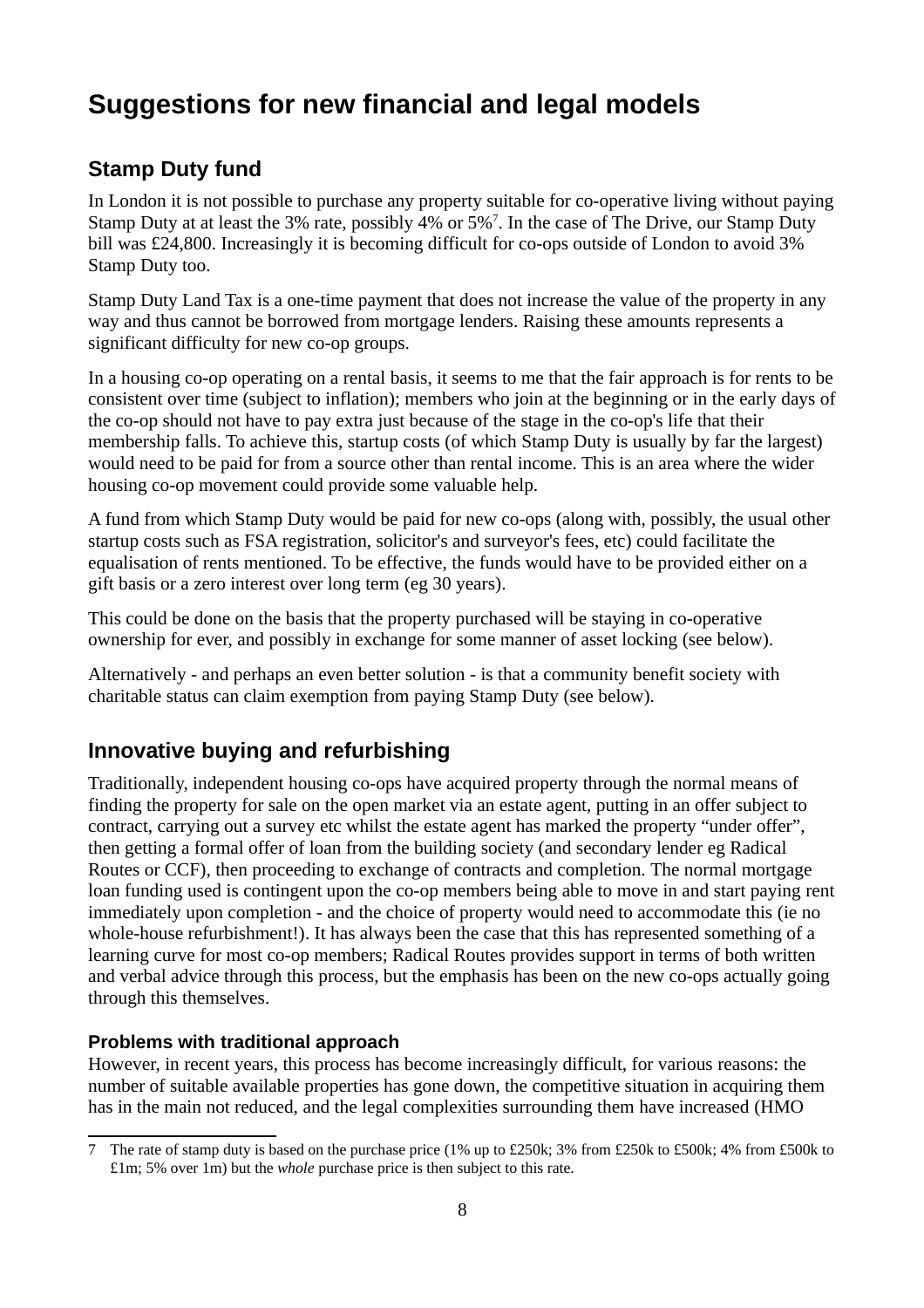status, planning permission, Building Regulations); estate agents almost always do not understand housing co-ops, and purchase offers - quite incorrectly - appear to be weak, unless carefully presented (in the case of The Drive, some considerable persuasion was required to convince the estate agent and vendor that our offer to buy was genuine and substantial, despite our inability to provide evidence of us having 10% of the purchase price, as any other purchaser would normally have, because we were using a second-charge loan to provide the money that wasn't coming from the building society).

Furthermore, much of the specialist knowledge required during the property acquisition process is not required by co-op members once the housing co-op is up and running - the dealing with estate agents and solicitors, knowing about legislation, etc. At a few points during the setting up of The Drive Housing Co-op, several members were exasperated by the difficult and tenuous nature of the property-buying process, and it was only due to great persistence and determination that the purchase eventually went ahead. There have been other cases of co-op groups getting as far as putting an offer in on a house, then dropping out for one reason or another during the process. Even when the house purchase is successful, the strain on the group can take its toll: we had at least one member drop out during the purchase process because of the sheer amount of time and effort in everyone having to get their heads around the legal and financial issues. This stuff is not what most people sign up to co-operative living projects for!

From my own recent experience and those of others, I've come to the conclusion that the learning curve has now become too steep as a result of these recent trends to give new co-op groups a fair chance of success, unless there is more *proactive* support available. In any case, as well as providing one-time technical expertise, having someone to take some of this workload off the group would then allow them to focus more on the growing and strengthening of their group dynamics during this crucial setting up phase.

In the co-housing sector, it is recognised as essential that the co-housing group has access to paidfor expertise throughout the planning and design stage of a scheme.

#### **Providing access to expertise**

Expertise that could be provided to assist co-ops in house-buying:

- Identification of candidate properties and ability to quickly do a "back of envelope" feasibility analysis
- Placing offers with estate agents and knowing how to get past the challenges that they sometimes present
- Assisting in financial modelling and identifying and applying for suitable funding
- Dealing with any potential HMO planning permission issues
- Instructing and then liaising with solicitors throughout the conveyancing process

Having access to people with expertise moves from being beneficial to becoming essential, in my view, when looking at whole-house refurbishments. As mentioned, the number of properties coming on to the market that are suitable for co-operative living reduces every year (because the majority are bought by developers and split up into smaller units, and converting back seldom makes financial sense). To provide co-operative living opportunities for more people in the future - as well as to provide low energy in use accommodation (which will become an ever increasingly important factor), the housing co-operative movement is going to have to move towards doing substantial refurbishment works to make properties suitable for occupation. This is a huge challenge.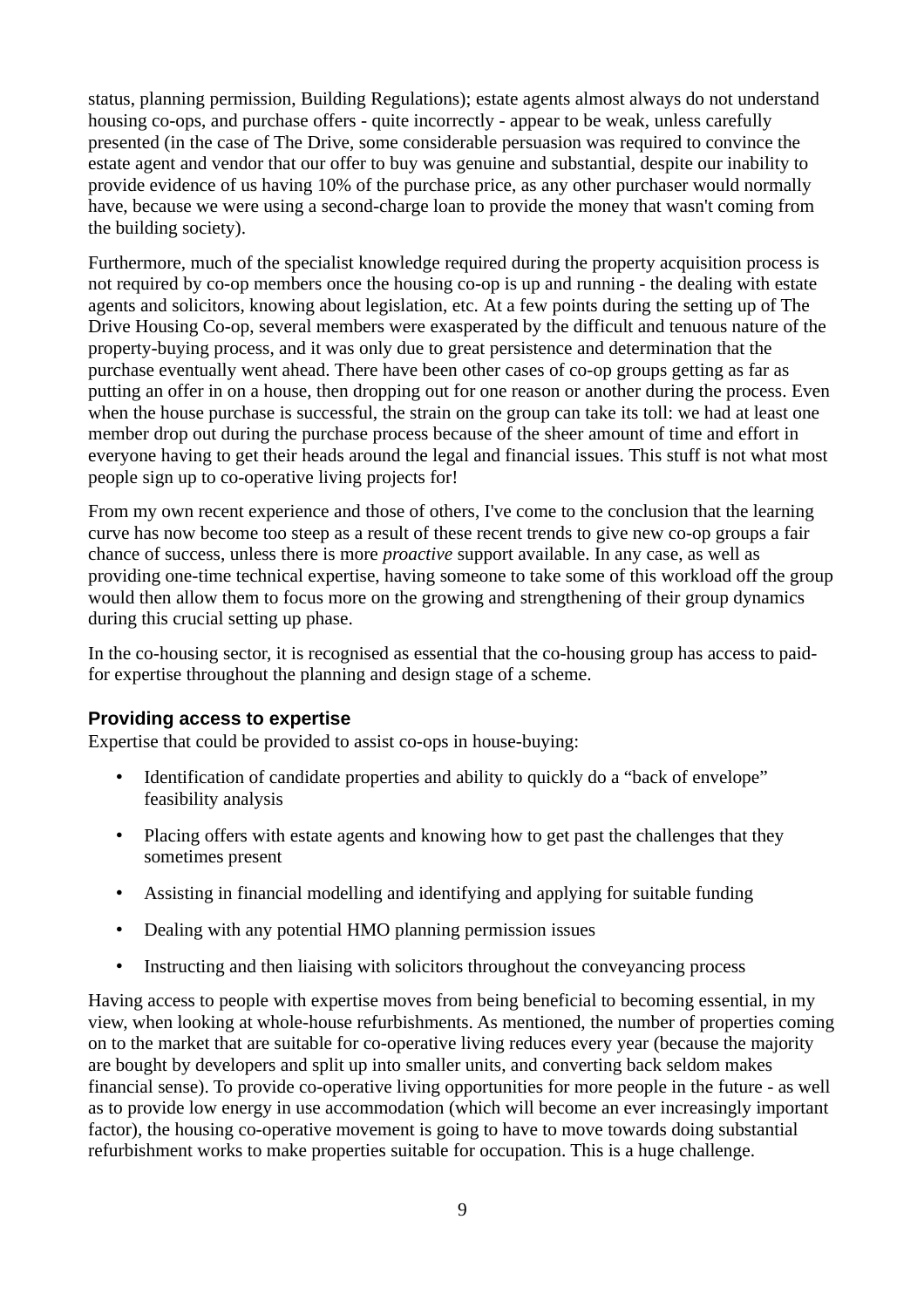Expertise that could be provided to assist co-ops doing whole-house refurbishment:

- Identification of candidate properties and ability to quickly do a "back of envelope" feasibility analysis; note that two houses in similar cosmetic condition may have substantially different refurbishment costs, due to architectural factors that only someone with "eyes to see" would spot on a viewing appointment
- Producing specification for building works and budgetary costing; assisting in identifying and applying for appropriate development finance
- Liaising with local authority in obtaining applicable Building Regulations and Planning consents
- Running a tendering process and evaluating tenderers, to ensure that the co-op is using appropriate contractors for the work and getting good value for money (note that, as the end result is an asset that is held in co-operative ownership, this is of benefit not just to the co-op members but actually to the housing co-op movement)
- Project-managing the building works

The expertise listed in both sets of bullet points above is too much to be able to be provided on a volunteer basis (I myself have provided some such support *pro bono*, and am at the limit of my capacity to do so). To solve this problem, two things are required: a network of people with suitable expertise and experience; and suitable funding to pay such people for their work.

# **Proposals for funding**

In some circumstances it will be possible to "roll up" any professional fees into the finished value of the refurbished property. The issue is then whether those individuals carry out their work "at risk", until the project is complete (which may not be appropriate in many cases), or whether there is a fund from which they can be paid, and which then reclaims its money on completion of the building works.

In other cases, either because of valuation issues or for early-stage work that does not result in a completed project, independent funding will be required. This could be done along the lines of the existing Co-operative Enterprise Hub<sup>[8](#page-10-0)</sup> scheme (in fact, that scheme could itself be used to fund the early-stage advice that is being proposed here).

In both cases, some manner of fund, contributed to by the housing co-op movement, would be required to which new co-ops could apply, specifically for payment for expertise and support work during their set-up phase - either on a loan or grant basis, as per their circumstances. The amount of money required would probably be quite small in absolute terms, with quite a lot of reach.

The Centre for Alternative Technology has for some years run an MSc course called Architecture Advanced Environment and Energy Systems (AEES), which is basically a degree in eco-building. Graduates from this course are in many respects good candidates for providing the building works expertise mentioned here, and some would be willing to do so for reduced fees in exchange for having the opportunity to put their AEES learning into practice.

# **Development Funding, and buying at auction**

Funding for building works (known as development finance) has been mentioned previously. Development finance is inherently more risky, especially on refurbishment projects. This is

<span id="page-10-0"></span><sup>8</sup> http://www.co-operative.coop/enterprisehub/About-the-hub/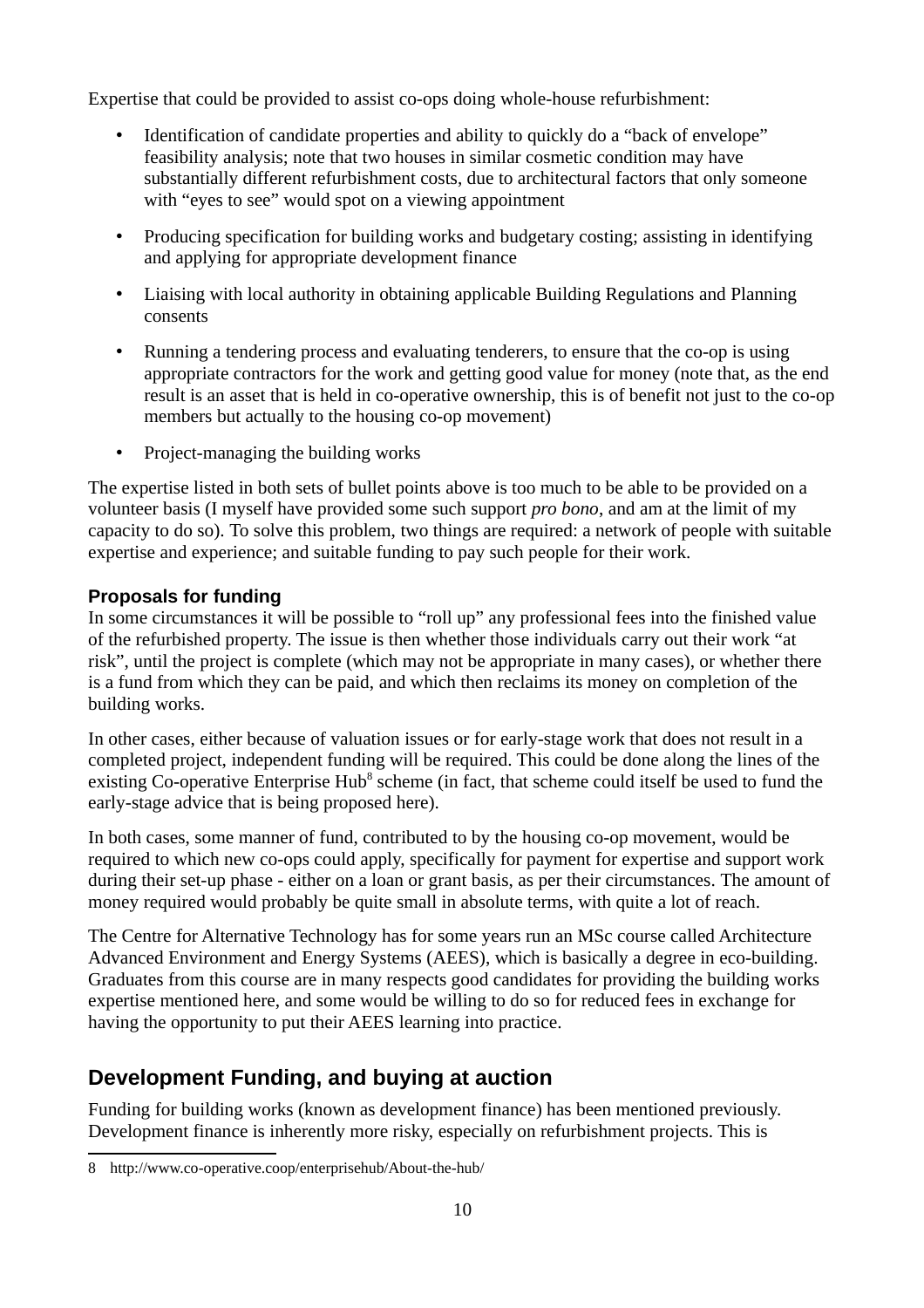reflected in higher interest rates and other more restrictive terms from commercial lenders, compared to standard mortgages.

In commercial terms, the risk is heightened when lending to a newly-incorporated entity, with no track record. Below, I've proposed a model which means that the freehold to a new co-operative living project could be placed in an existing entity (and then leased to the new co-operative) which could well have a reduced commercial credit risk, but in any case, even a newly-incorporated entity could be assessed on the basis that it has been set up within a known-to-work model, with input from known and trusted expertise from the housing co-operative sector.

A fund of money that could be put in to individual co-op refurbishment projects as and when required, and paid back upon completion, ready to "recycle" for the next project, could be built up on a loanstock basis or similar, and used to deliver much value to housing co-ops during the duration of the money being on loan - though the idea would be that investors were sought on a rotating basis, so that the fund never ran out.

Note that this funding suggestion is different from the second-charge loans made by Radical Routes at present, as these are required to be covered by the existing property valuation upon purchase; indeed, a Radical Routes loan may also be used in conjunction with the development fund suggested.

Alternatively, funds could be provided directly from other organisations' reserves, again borrowed just for the development phase and paid back by drawing down long-term mortgage funds from elsewhere on completion.

## **Buying at auction**

In being able to acquire property for refurbishment, buying at auction is a very valuable tool because the type of properties suitable for such projects are commonly sold at auction. But auction conditions essentially require access to the capital up-front; there is not time to go through the usual surveying and approval processes for regular mortgage loans. Buying at auction commonly yields a discount of 10-20% compared to buying from an estate agent, and this is often key to making the finances of a refurbishment project stack up.

But co-ops currently do not have access to dedicated finance for auction purchase. Again, a source of funding from which a significant amount of capital could be provided for a short space of time is required to facilitate this route to setting up new co-ops. This would be repaid once the building is completed and ready for occupation, by drawing down a regular mortgage loan at that point.

# **Professional expertise - danger of pre-committed capacity**

There is a danger when setting up any structure that involves paying people for their time, that the vested interests of those people (to be regularly employed and thus have stability of their income stream) are put ahead of the purpose of the organisation.

A "top down" approach was used in setting up housing co-operatives in the 1980s, when plentiful funding was available. At worst, a housing co-op was incorporated with nominee members (who never had any intention of living at the co-op), the whole scheme was carried out by a co-op development body, on a "build it and they will come" approach (and certainly the members did come - but this was grant-funded social housing, with subsidised rents).

Sufficient governance measures would need to be put in place to ensure that funding and professional expertise structures are only responding to *genuine* requests from new co-op groups for support - a "bottom up" approach.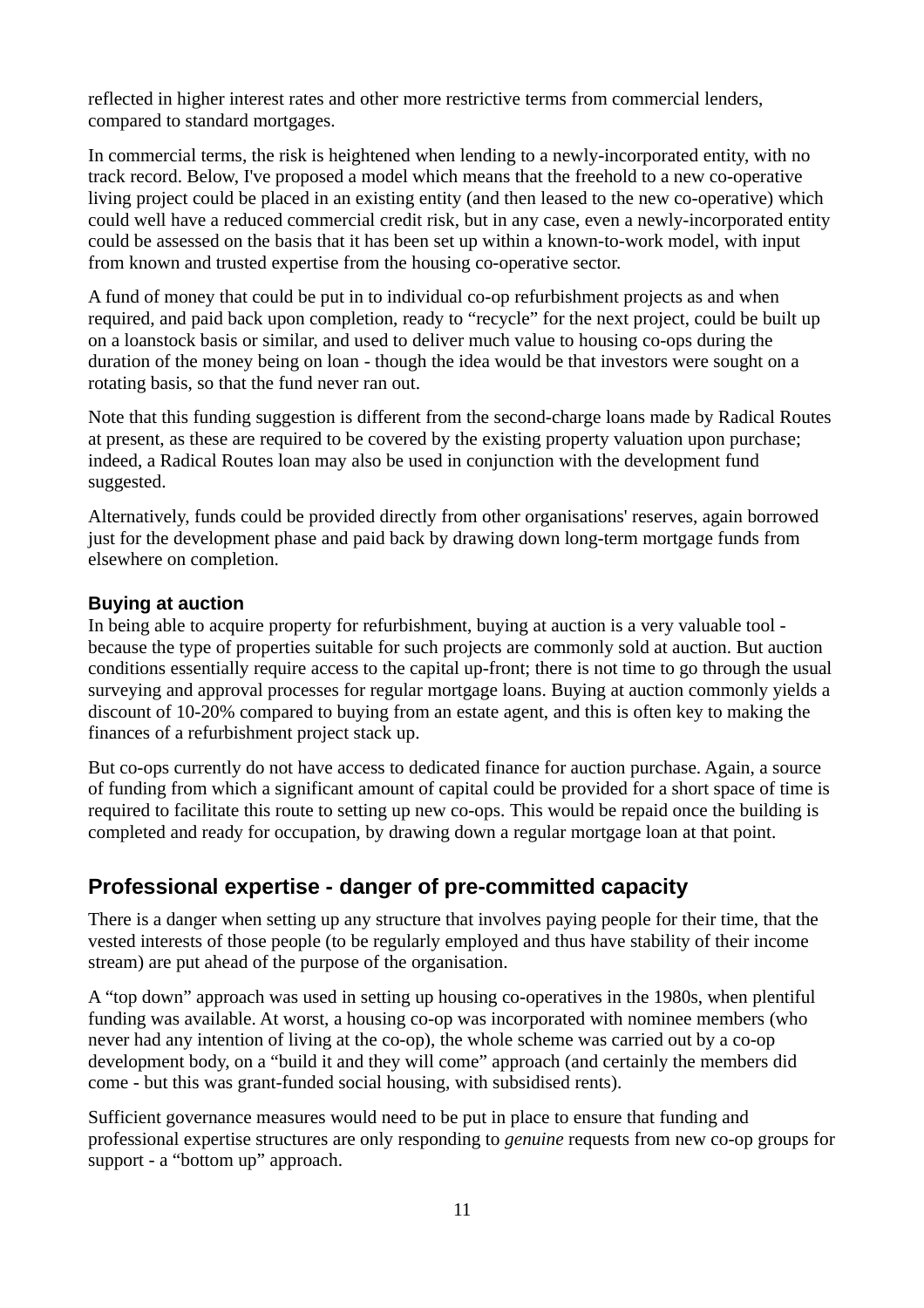Such measures could include:

- Those who have a decision-making role in the spending of funds are not in paid positions, and have significant experience in the housing co-op movement
- Those who provide expertise on a paid-for basis are either employed by third party organisations (with whom the contract for service is made), or are *bona fide* self-employed, with multiple other clients, thus they do not become entirely dependent on the paid work from the co-operative living projects
- A "Chinese wall" between those who have decision-making role and those who provide paid-for service, for obvious conflict of interest reasons

There is also a difficult issue in terms of not setting up a "closed shop" where a limited number of people get all the contracts for paid-for support on the one hand, and having complete freedom for individual co-ops to contract with whomever they like, with no consistency or guarantee of quality of service<sup>[9](#page-12-0)</sup> on the other hand.

# **Stronger governance**

The suggestions made so far relate to the issues faced in setting up new co-ops; the following section relates to ongoing governance. To summarise, the key issues faced by the housing co-op movement with the current model are:

- 1. Insufficient protection against carpetbaggers.
- 2. Disparity of rent and occupancy levels between co-ops; conflict of interest with members making decisions about these things for their own house, sometimes at the expense of the housing co-op movement
- 3. No structural mechanism for equity generated within the movement to be "recycled" to enable more co-ops to be started up and thus for the movement to grow and reach more people

# **Charging of Properties**

One idea that has been suggested previously is for a co-operative support organisation (eg Radical Routes) to take a legal charge over the properties owned by individual housing co-ops. This has the advantage of not interfering with the day-to-day running of the co-op in any way, but would prevent active carpetbagging, because the property could not be sold or refinanced without the chargee's consent (charges are recorded at the Land Registry).

More research would be needed to establish if a charge could be legally set up in perpetuity (or to that effect) and not able to be settled in any way (usually, charges are taken in exchange for making of a loan, and the charge is released on repayment of the loan).

Unfortunately, this model only addresses the first of the three concerns listed above. But it would be fairly straightforward to implement, and could be implemented retrospectively by existing co-ops too (providing they agreed, of course!).

<span id="page-12-0"></span><sup>9</sup> In other sectors, such as CLTs and co-housing, where involvement of professionals is the established norm, work is being done to come up with solutions to this issue - so we can learn from their experience here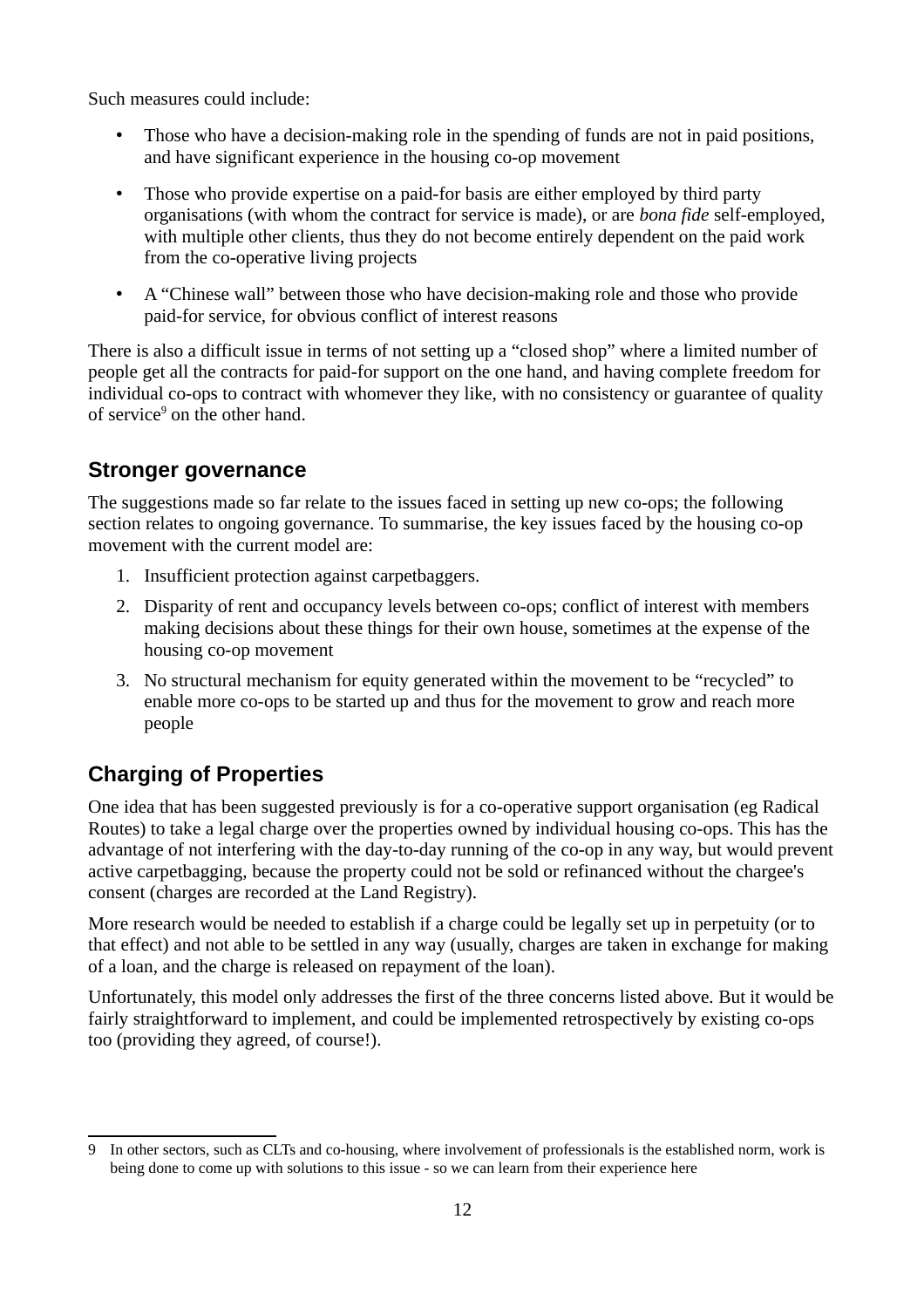# **Split freehold/leasehold model**

In this model, the freeholds to all the properties are owned by the secondary organisation. Each housing co-op has a lease between it and the secondary organisation. The relationship between the housing co-op and its members is unchanged, and the terms of the lease would hand all day-to-day control of the building over to the housing co-op.

This would provide automatic carpetbagging protection because the lease (which the individual housing co-op is in control of) would not have any capital value, and the secondary organisation would have a much larger membership, and stronger governance (perhaps including statutory asset locking), and thus made extremely difficult to carpet-bag.

A number of freehold properties held by the same entity could then be used to raise finance much more effectively - as is common practice with both housing associations and commercial property developers.

Roger Hallam, one of the founders of Radical Routes, now thinks that a leasehold/freehold relationship between the individual co-ops and the network would be more appropriate. Writing in *The Poverty of Post-scarcity Anarchism* (May 2012), he neatly sums up both the financial and governance benefits of this approach:

"However if I had my way – none of the co-ops in RR would have been independent – their properties would be leased or something equivalent from RR. They would be autonomous except in the circumstances of power abuses such as getting rid of members and running off with the money. [...] And as co-ops paid off their mortgages then the properties could be remortgaged (to the extent of requiring tenants to still pay say a reasonable low market rent) and the money raised loaned back to RR to re-loan out to new co-ops – on the rule-based commitment that these new co-ops do the same."

Lease terms could also make regular reviews of rents, and specify required occupancy levels (short term voids aside, of course), thus ensuring that effective use is being made of the asset, for the benefit of as many co-operators as possible, and protecting against passive carpetbagging.

At the moment there are a number of possible different legal structures that could be use for the secondary organisation, that hold the freeholds, and further work will be needed to establish which is the most appropriate. The remainder of this section is an analysis of some of the possible options.

## **Difficulties with leasehold/freehold model**

• **Danger of infinite growth** As a member of a housing co-op with, say, 10 members, your contribution to co-op decisions is 1/10th of the total; but if the co-operative had 100 members, your contribution would be reduced to 1/100th. There is a balance to strike between having a critical mass of people, to ensure good governance and access to expertise, whilst not having an infinite growth in membership which results in individual memberships becoming so diluted as a proportion of the total, that people do not feel involved.

To provide enough people, enough inter-personal relationships, and enough different opinions for a group to provide a sufficiently strong set of checks-and-balances, and for there to be likelihood that all the necessary expertise and experience will be present amongst the membership, I would say an optimum size (based on experience, but not on any scientific analysis of any kind) is around 50-100 people.

• **Complying with tax exemption requirements** There are two relevant tax exemptions: a fully mutual housing co-operative is exempt from corporation tax providing that all (and in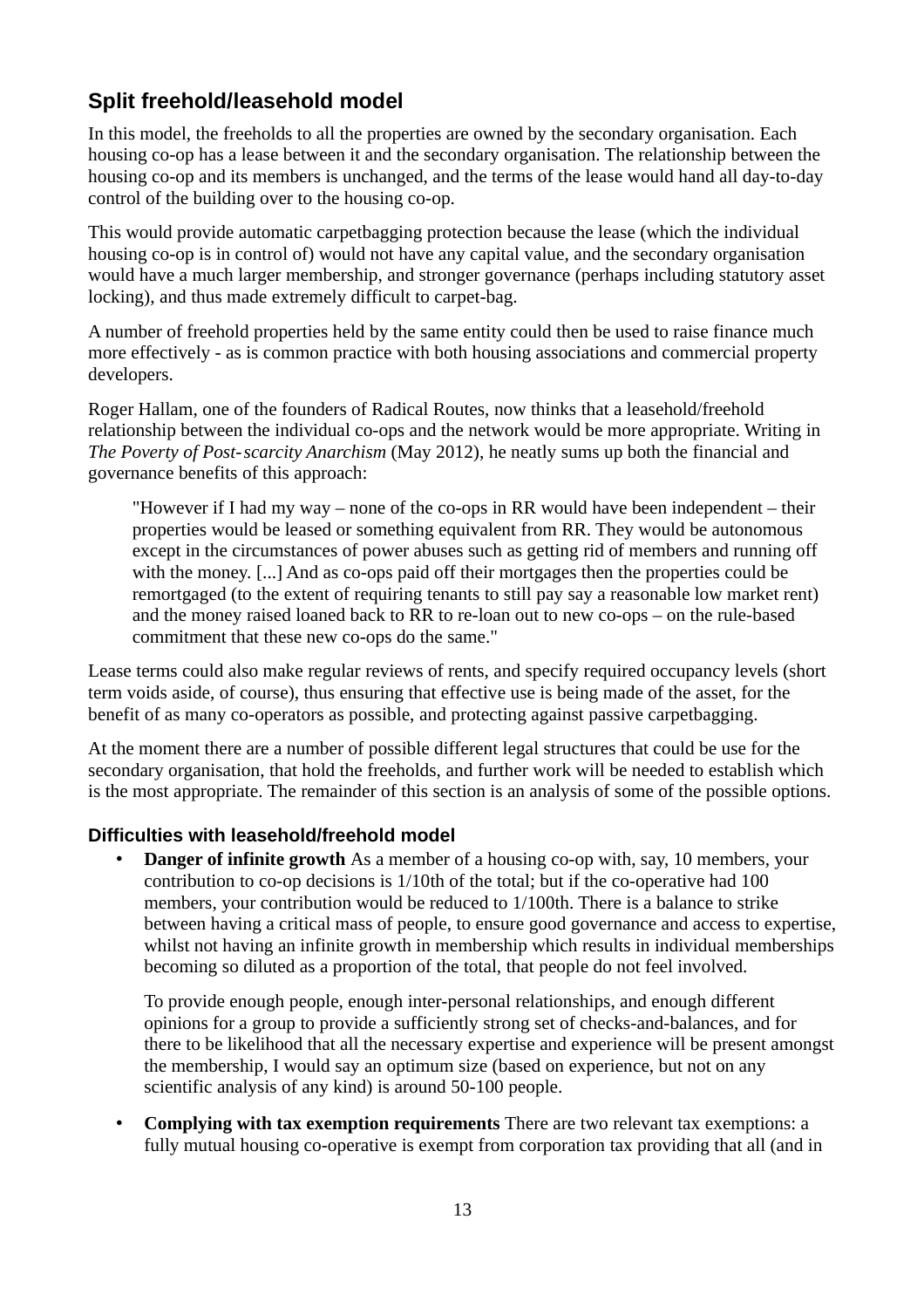practice, most) of its income is rents from its members. This is the exemption traditionally relied upon for housing co-ops, and finances would simply not stack up without it (especially as only the interest component of loan repayments is allowable against tax). The other relevant tax exemption is a community benefit society with charitable status, which is exempt from various taxes (see below). It will be necessary to use one or the other of these in order to make a financially viable new model.

- **Leasehold law** The field of leasehold law is a complex one, and a significant amount of work would be required to create the lease agreement in such a way that it performs as expected, within the legal framework that exists. Additionally, the agreement of mortgage lenders will be required, to ensure that the lease meets their possession requirements.
- **Only suitable for new co-ops** This type of model has been proposed some time ago. A network of co-ops called Fairground was set up on this basis, but most existing co-ops were not prepared to join (which required transferring their freeholds). In any case, transfer of freehold would in some cases generate substantial Stamp Duty liabilities. Thus we can conclude this model would only really be applicable to new co-ops, which were being set up in conjunction with one or more of the funding mechanisms suggested above (and the leasehold/freehold structure being made a condition of funding).

## **Secondary housing co-op**

A secondary co-op registered as a co-operative in the usual way, but has as its members the primary co-operatives (who in turn have their residents as members). The number of co-operatives and/or number of residents could be fixed in the secondary co-op's rules, to avoid the infinite growth problem. There would then be potentially several secondary co-ops each with up to this number of co-ops/residents. Could be run by general meeting or committee.

#### **Advantages Disadvantages**

- Familiarity (well understood within the co-operative movement)
- Co-operative structure
- Potentially able to use fully mutual tax exemption (providing all members are tenant/leaseholder co-ops)
- Deals with infinite growth issue
- How to "bootstrap" minimum three members required to register with FSA, would require nominee members (temporarily breaking the fully mutual rule!) unless there were three housing coops set up simultaneously somehow
- No statutory asset lock available, vulnerable until number of housing co-ops reaches a critical mass

#### **Multi-stakeholder co-op**

A co-operative society registered with rules that allow both individuals and co-ops as members. The individuals would be people selected for their expertise and/or experience of housing co-ops, and would be responsible for guiding the setup of the first few housing co-ops. Once these were set up (and had joined the secondary co-op), the membership would shift to represent the "steady state" of the secondary organisation supporting the housing co-ops. As an example, the membership could consist of a fixed number of three individuals, and up to 10 housing co-ops. There would then be potentially several such multi-stakeholder co-ops, each with up to this number of housing coops/residents.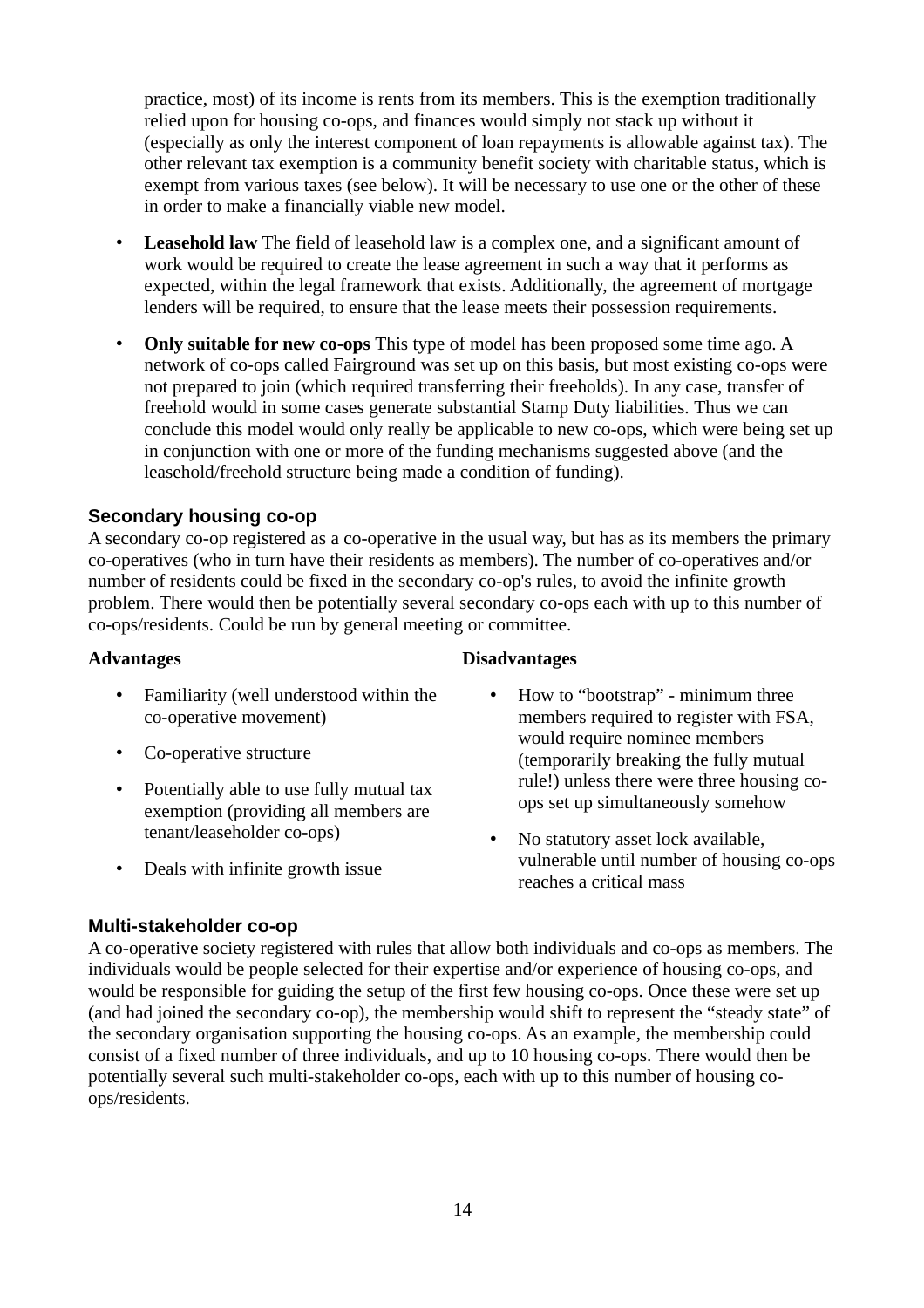- Co-operative structure
- Decision-making matched to the changing purpose of the organisation over time
- Deals with infinite growth issue

## **Advantages Disadvantages**

- Novel (multi-stakeholder co-ops are still a relatively new idea, at least in this sector). Bespoke rules probably required
- Does not fall in to either of the available tax exemptions
- No statutory asset lock available but presence of experienced co-operators in the initial membership should limit vulnerability

# **Community benefit society**

A community benefit society registered with rules that comply with the the co-operative principles as much as possible, and incorporate asset lock provisions.

#### **Adantages Disadvantages**

- Statutory asset-locking
- Decision-making matched to the changing purpose of the organisation over time
- Deals with infinite growth issue
- - Novel (multi-stakeholder co-ops are still a relatively new idea, at least in this sector). Bespoke rules probably required
	- Does not fall in to either of the available tax exemptions

# **Community benefit society with charitable objects**

A community benefit society registered with rules having charitable objects and complying with the definition of a charity in the Charities Act, whilst also incorporating the co-operative principles as much as possible. In order for the society's objects to be considered charitable, they should reflect one of the charitable purposes in the Act, for example "the advancement of environmental protection or improvement" (which, according to Charity Commission guidance, includes "the promotion of sustainable development"<sup>[10](#page-15-0)</sup>). There would only be one or a small number (dependent upon charitable purposes) of these bodies set up with this model. This legal structure is the furthest from ideal from a co-operative respect, but it does have some quite significant advantages, which perhaps ought to warrant its consideration.

- Tax exemption for Stamp Duty as well as Corporation Tax
- Statutory asset-locking
- Possibility to apply for funding from additional sources as a result of charitable status

#### **Adantages Disadvantages**

- Decision-making cannot be on a fully cooperative basis, in order to qualify as a charity (though the co-operative principles can be honoured as far as possible)
- Cannot be limited to a fixed number of co-ops or people, as needs to be for "public benefit"
- Custom rules required for registration, additional admin required as a result of charitable status

<span id="page-15-0"></span><sup>10</sup> http://www.charity-commission.gov.uk/Charity\_requirements\_guidance/charity\_essentials/public\_benefit/Advancin g\_environmental\_protection.aspx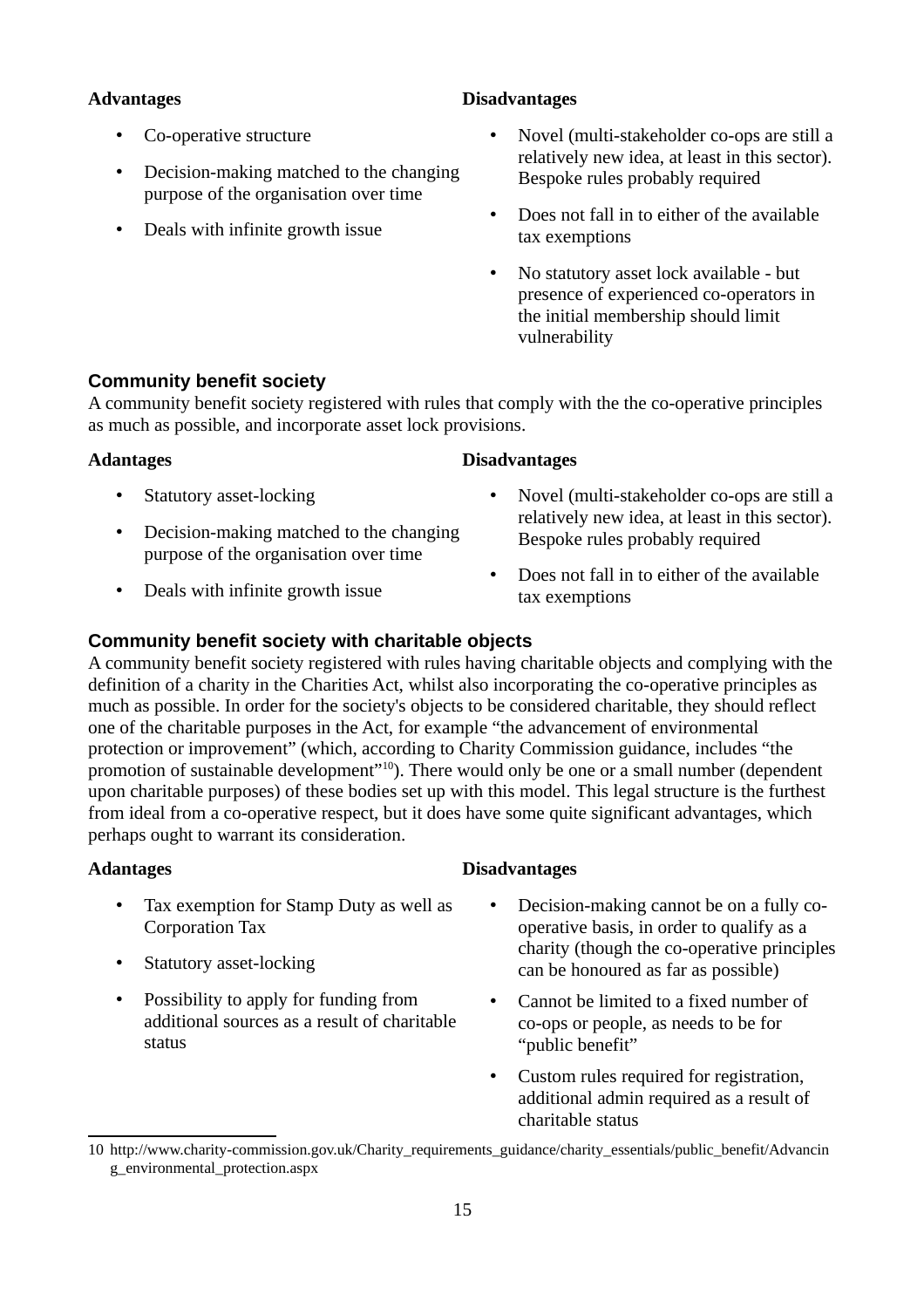# **Eco-house Refurb Model**

Combining several of these suggestions together, I personally would like to see the following being turned into a viable model for new housing co-ops:

- 1. Purchasing undermaintained/unfit-for-habitation properties, perhaps with some financial assistance from within the co-operative movement (eg auction purchase fund, Stamp Duty payment scheme)
- 2. Carrying out an "eco-refurbishment" to upgrade the properties to a high standard of energy efficiency, as well as creating a higher standard of accommodation
- 3. Engaging professional-level support and assistance in the purchase and refurbishment process
- 4. Handing over the property on completion of the building works to a housing co-op, on a lease basis, whilst the freehold will be held in one of the suggested legal structures above

The overall cost of accommodation to be cost-neutral to the residents, compared with the alternatives available to them locally in the housing market - yet they get the opportunity of living co-operatively and in a newly-refurbished eco-house

# **Case Study: Withington Co-operative Eco-house**

This project is intended to be a proof of concept for the Co-operative Eco-house model. A summary of where things are up to at the time of writing (Dec 2012):

- A house has already been purchased in Withington, south Manchester. It is a Victorian midterraced property in semi-derelict condition, located in an area of high demand, and suitable for a co-operative living group of six.
- A design specification for a whole-house eco-refurbishment has been produced, by a graduate from the CAT AEES course.
- A request for Building Regulations approval for the refurbishment scheme has been submitted to the council. We have had discussions with the building inspector and are awaiting formal confirmation of approval - all building works being carried out will meet or exceed current Building Regulations, and will be inspected and certified as such on completion.
- A number of contractors have been identified and invited to tender informally at this stage (formal tenders to follow upon receiving Building Regulations approval), and budgetary costings have been calculated on this basis.
- Ecology Building Society have indicated that they support this project in principle, and have instructed a surveyor to produce a valuation report; this has come back showing that the current and post-works valuations are consistent with the planned costs of works, and that the rent level post-works is in line with the local market.
- The housing co-op group has been meeting regularly and are in the process of agreeing their rules for living in the house; it is expected that they will register with the FSA early in the New Year, once they have agreed upon a name.